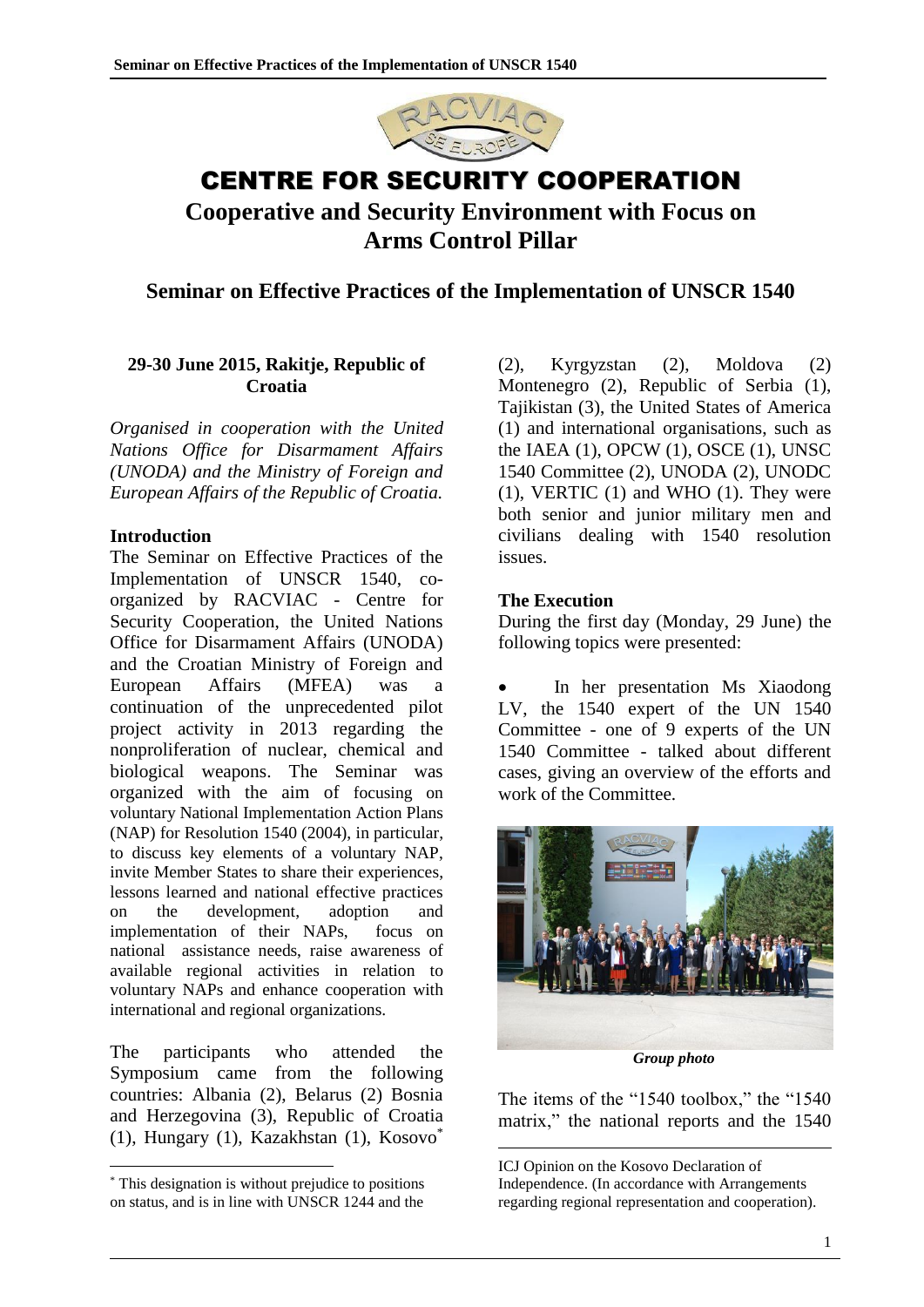National Implementation Action Plan were also mentioned.



 *Seminar participants I*

 *A Comprehensive Approach to Prevent the Proliferation of WMD: The Belarus National Framework Document on UNSCR 1540 Implementation* by Mr *Vasily Pavlov*, *Counsellor*, *Permanent Delegation of the Republic of Belarus to the OSCE.* Mr Pavlov talked about the National Framework Document (NFD) on UNSCR 1540 Implementation, providing explanations on the topic and why it is necessary to draft national implementation plans (for example to identify the loopholes in national legislature, improve the national export legislation, etc.), mentioning Belarus' contribution to the international non-proliferation efforts, the importance of the road map, calling it the essence of the NFD.



*Ms Sabrina Pfiffner (UNODA) and BGen Zdravko Jakop*

Ms Nelija Vržina (Second Secretary, International Security Division,

Sector for NATO and International Security,

Directorate-General for Multilateral and Global Affairs, MFEA HR) discussed the obligations arising from the UNSCR 1540, the UNSCR 1540, emphasizing the Republic of Croatia's special geographic position and shape and difficult borders. Ms Vržina talked about the institutions that are involved, governmental bodies, the strategy to be followed and the importance of the definition of the aim behind this strategy.

Once the national presentations were given (KG, ME, RS, BA) the following lectures were held:

 *1540 National Implementation Action Plans: Legislative and Regulatory Actions* by Dr Sonia Drobysz, Legal Officer, National Implementation Measures Programme, VERTIC. Ms Drobysz informed the participants about the UNSCR 1540-related legislative and regulatory framework (in bullets), giving National Action Plan examples (AM, BY, HR, KG, MK, ME, RS), talked about the implementing legislative and regulatory actions of NAP, the assistance of VERTIC – a non-profit organisation, established in 1986 in London- to develop and implement a NAP.

 *Legislative and Regulatory Framework : Preparing a NAP under the Current International Legal Environment: Questions and Answers* by Mr Tamás Lattmann JD PhD, Professor, Associate, National University of Public Service, Budapest. In his presentation Mr Lattmann gave an outline of the legislative and preparatory framework in general, provided the participants with information on the international legal background (relevant treaties, UNSC resolutions) and talked about the national reports.

 *The IAEA's Integrated Nuclear Security Support Plans (INSSPs)* by Mr Fei Liu, Division of Nuclear Security, Department of Nuclear Safety and Security, International Atomic Energy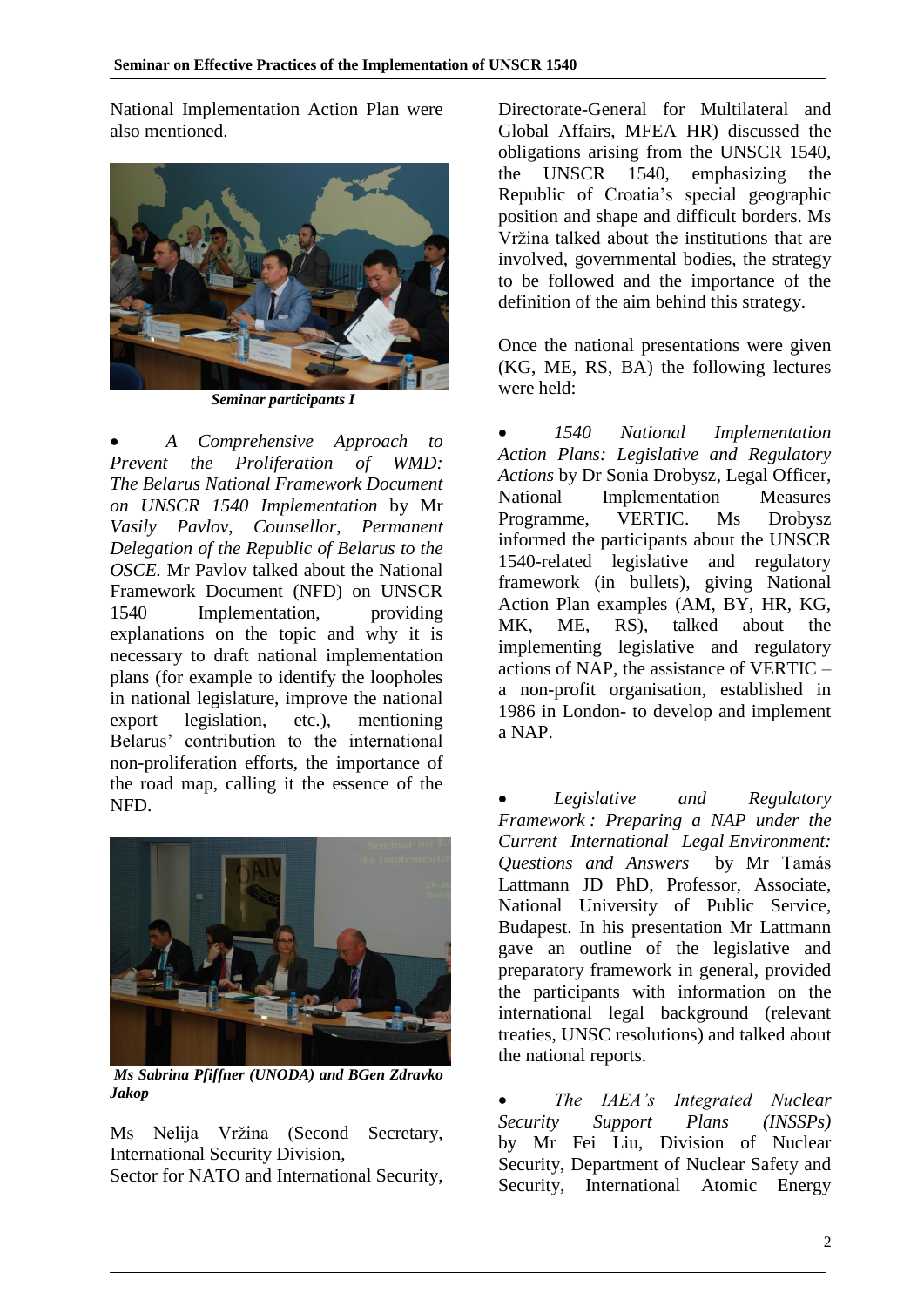Agency. The presentation given by Mr Liu dealt with the question of Integrated Nuclear Security Support Plans as the main topic. His case study was the case of Afghanistan.



*Seminar participants II*

 *The contribution of OPCW to the implementation of Resolution 1540* by Mr Danilo Campisi, Legal Officer (OPCW).

Mr Campisi first showed a videoclip, then talked about the work of the International Cooperation and Assistance Division, the internship programme for legal drafters and national authority representatives (one week, four times a year), organised by OPCW. He informed the participants about OPCW's webpage, where one can find a legislative and support tool and a "reference corner" with documents by year, topics, etc.

 *The OSCE: Facilitating UNSCR 1540 Implementation* by Ms Adriana Volenikova, Associate project officer / UNSCR 1540, OSCE Secretariat. Ms Volenikova talked about the mandate and co-operation framework, the OSCE support in facilitating 1540 implementation and the lessons learned on the part of OSCE.

Ms Maria Lorenzo Sobrado, Programme Officer, Terrorism Prevention Branch, UNODC, informed the participants about their activity, showing UNODC's webpage, together with the counter-terrorism webpage.

 *Global Health Security* by Ms Antoinette Kaic-Rak, Head of WHO CO in the Republic of Croatia. Ms Kaic-Rak talked about the "Health Security" and the

work of WHO regarding counter-terrorism efforts.

During the second day (Tuesday, 30 June) first Mr Richard Cupitt, US UNSCR 1540 Coordinator's presentation was given. Mr Cupitt talked about president Obama's vision of nuclear security, the nuclear security summit's (NSS) preparation and outcomes, mentioning the NSS2016 website, the role of the non-governmental sector and the role of the industry.

After that national presentations were given (AL, MD, TD), and, finally, after the closing ceremony, bilateral meetings were held with different parties, among others the representatives of RACVIAC and UNODA.

# **Conclusion**

According to the feedback received via the questionnaire, the participants found it useful to hear more about the challenges in regard to implementing the plans, the comparisons of the 1540 plan and EU CBRN action plan, challenges in obtaining and delivering assistance, the identification of effective practices, the sharing of experiences, the regional cooperation, the practice and case studies.

Thanks to the cooperation between RACVIAC, the UNODA and the MFEA of the Republic Croatia, the presence of highlevel lecturers was ensured once again. Their professionalism and experience, as well as their presentations, were highly appreciated by the participants.

According to the participants the seminar was highly successful, very interesting and well organized. Most of the participants were members of the national authorities and relevant organizations dealing with the UNSCR 1540 issues in their countries and they considered it valuable for their future work.

The lecturers originated from such far away countries as Kazakhstan, Kyrgyzstan and Tajikistan. Thus, the central part of the Asian continent was very well represented.